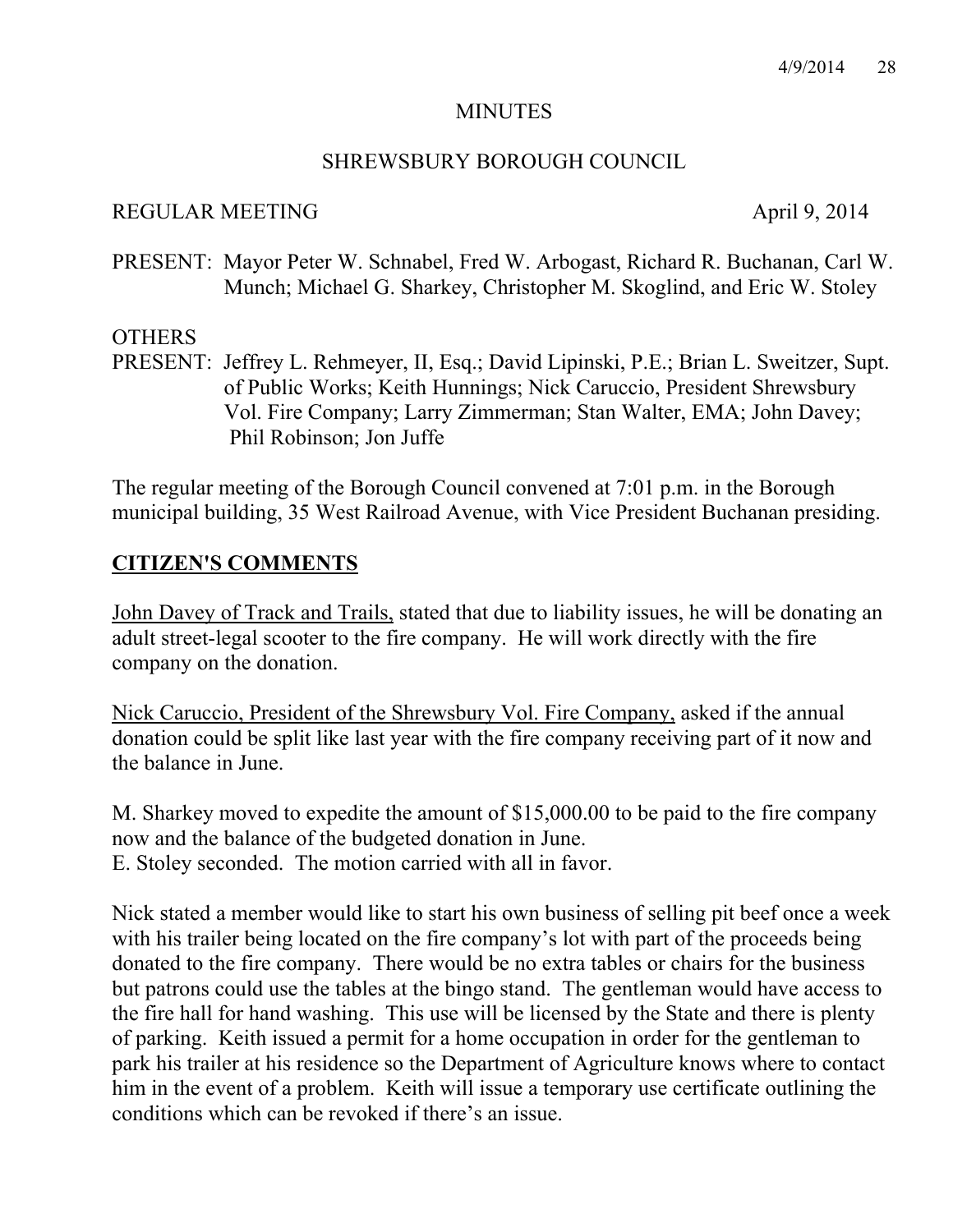# **APPROVAL OF MINUTES**

The minutes of the March 12 meeting were approved by mutual consent by those who were at that meeting.

## **APPROVAL OF EXPENDITURES AND REPORT OF ACCOUNTS**

C. Skoglind moved to approve the expenditures and report of accounts for March.

E. Stoley seconded. The motion carried with all in favor.

C. Skoglind submitted an expenditures and report of accounts for the Municipal Authority to show its activity.

## **BILL LIST**

The bill list for February was presented: General account: check numbers 12129 thru 12180; Water account: check numbers 5129 thru 5151; Sewer account: check numbers 4786 thru 4795; Highway Aid account: check numbers: 886 thru 888.

C. Skoglind moved to approve the bill list for March, 2014.

M. Sharkey seconded. The motion carried with all in favor.

# **APPROVAL OF PAYROLL REGISTER**

C. Skoglind moved to approve the March 3,17, and 31 payroll registers.

F. Arbogast seconded. The motion carried with all in favor.

# **SUBDIVISION & LAND DEVELOPMENT**

## Heathcote Glen II, Phase III

There are eight lots in the Township with a corner of one lot being in the Borough. Phil stated that at both staff reviews, it was suggested that the eight new homes be provided with Borough water if that is possible since there were potable wells to the north of this development that were closed due to being in a wellhead protection zone. Sol. Rehmeyer will send a letter to the PUC asking if it is possible to serve these lots with Borough water with the connection being at the corner of the lot that's in the Borough with the bill going to the Homeowner's Association. Even if the PUC approves the request, it is not a guarantee that public water will be served to those lots. Phil indicated that if public water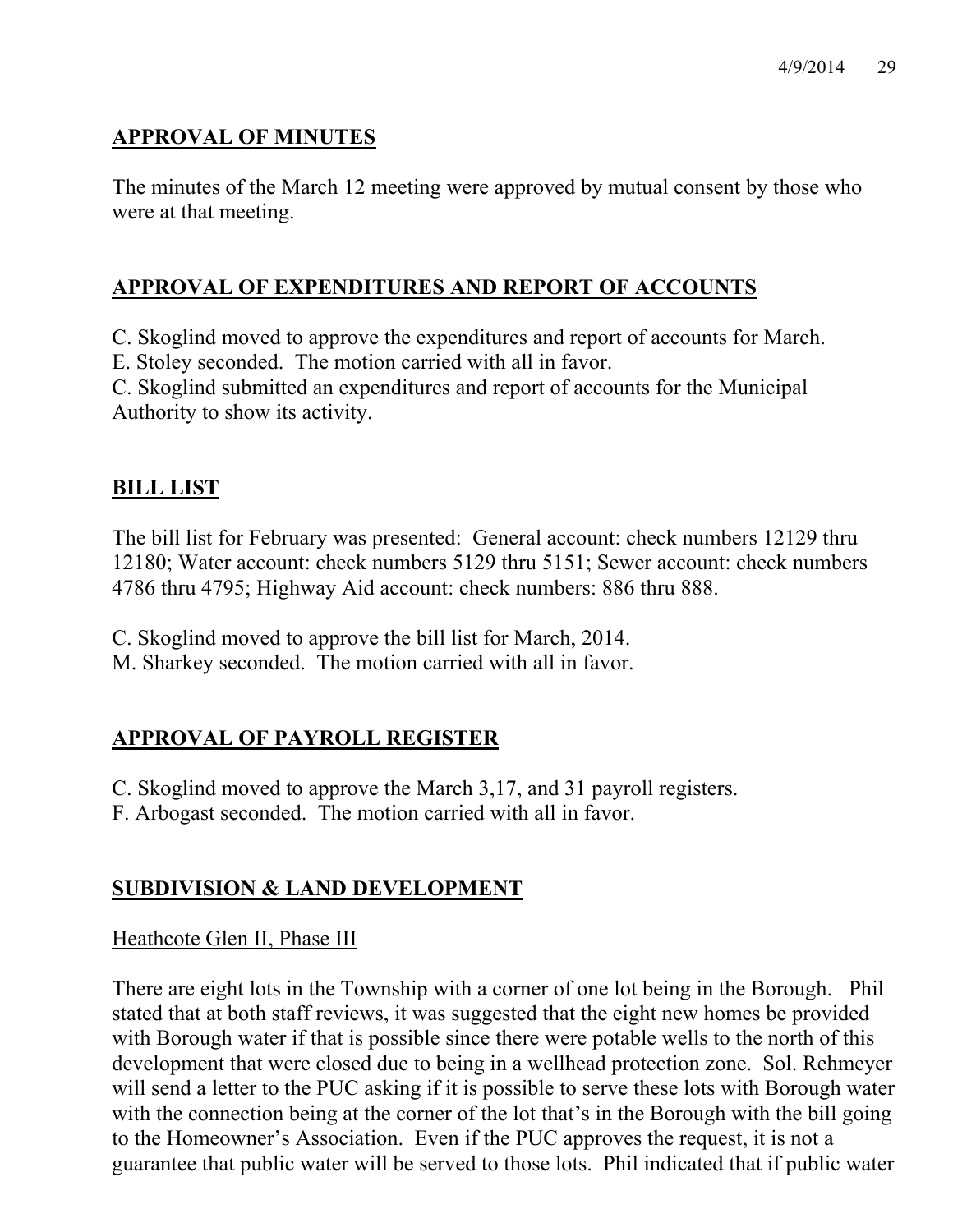could be provided to the lots, at a location within the Borough to then be provided via a homeowners' association, then the developer would utilize such public water rather than drilling wells. The Committee will meet after the response is received from the PUC. Phil stated that if the Township does not sell him eight sewer EDUs at the price they had set a year or two ago, he will use eight of the reserve EDUs he purchased for Chestnut Commerce. He will find out at the next supervisor's meeting.

C. Munch entered the meeting at 7:42 p.m.

E. Stoley moved to approve the final subdivision plan for Heathcote Glen II, Phase III contingent upon the following conditions:

- 1) The statement of ownership must be signed, dated, and notarized.
- 2) Certification, with signature, seal and date by the registered professional surveyor responsible for preparing the survey.
- 3) Certification that the Planning Module for Land Development and/or any required waivers have been approved by the PA DEP.
- 4) Proof of ownership of sewer EDUs.
- 5) Payment of all fees associated to the plan submittal; fees need to be paid before plan is recorded.
- 6) Properly cap the sewer cleanout of Lot #6 Heathcote Glen that was used by the Calhoun Road property. Remove piping as agreed when original connection was made.
- F. Arbogast seconded. The motion carried with all in favor.

# Covington Ridge III/Miller Property, 412 North Main Street, Sketch Plan

Jon Juffe was present to ask for the following waivers: Section 505(f) requiring a maximum length of cul-de-sac street of 500' and the developer is proposing a cul-de-sac street length of 1,300'; Section 505(f) requiring a cul-de-sac diameter of 100' and legal right-of-way of 120'. Developer is proposing 80' and 100' respectively; Section 506(e) requiring offset distance to the nearest intersection of 800' and the developer is proposing 500'; Section 303 the developer wants to proposed to file a preliminary/final plan rather than follow the standard procedure of preliminary approval and then final approval; Section 603 sidewalks. Jon stated that since the Covington Ridge III plan was approved years ago (S & A Homes), he felt the process could be sped along by eliminating the preliminary plan step. That plan showed the entrance off of Valley Road crossing the stream and moving the gas line. The letter requesting the waivers did not cite any bases for them, as required by the Municipalities Planning Code and the Borough Subdivision and Land Development Ordinance, but rather, the letter referenced the grant of the same or similar waivers for a previously approved plan for the same property. The sketch plan was reviewed by staff and the Planning Commission under Section 302 of the Subdivision and Land Development Ordinance. Jon was told that Council cannot act to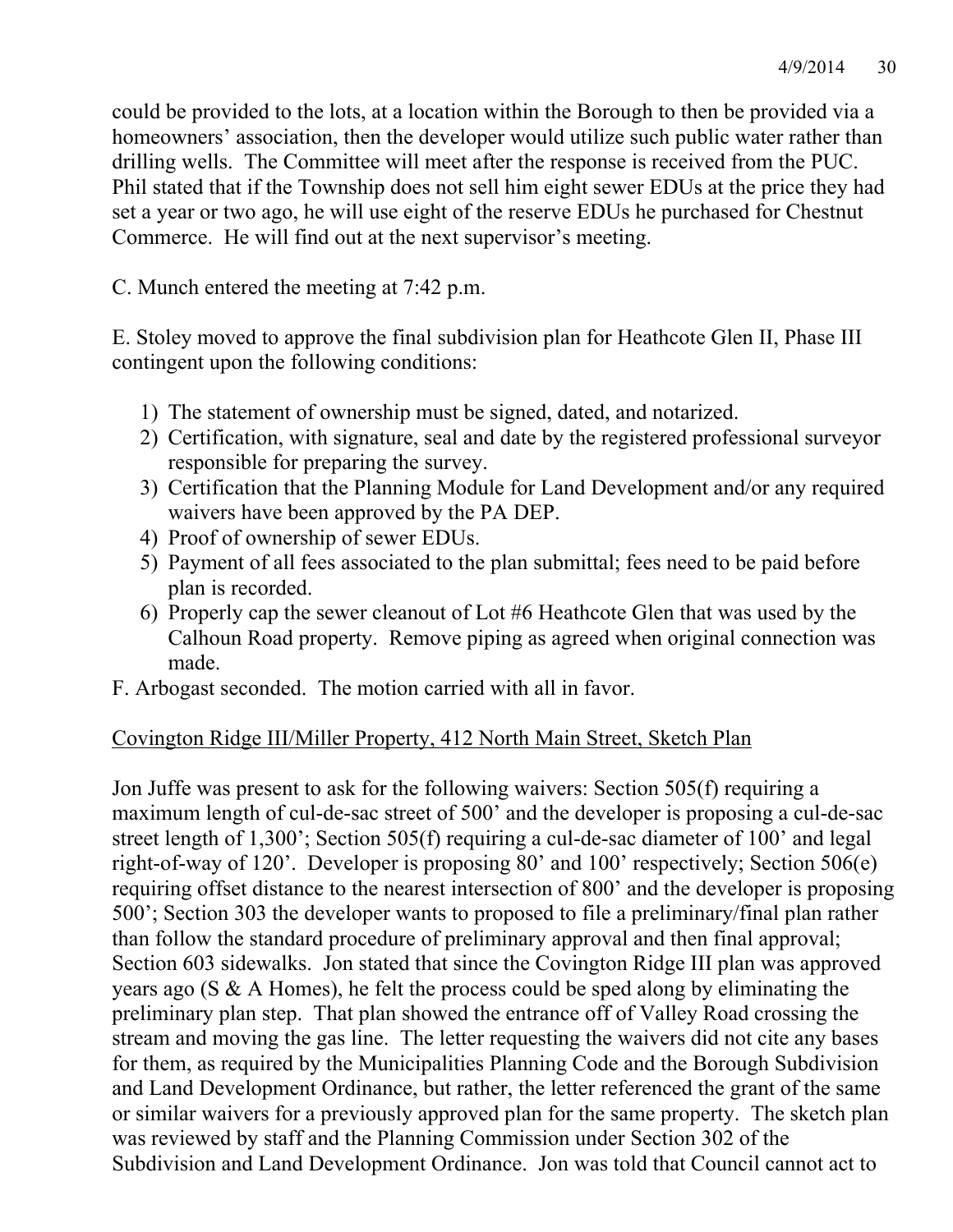grant waivers without having before it a plan that has been formally prepared and filed (i.e., a preliminary or final plan, but not a sketch plan). Accordingly, no action was taken to grant the waivers. It was also suggested that a preliminary plan, when submitted, should show the snow removal and driveway locations.

## **Codes Enforcement** – Keith Hunnings

Keith issued 11 permits in March and sent a notice about an early morning noise complaint to 13 South Main Street. There was a complaint about a bridge crossing at the stream on 15 Kratz Road that blocks and floods. A letter will be sent to the property owner asking if a permit was obtained for the installation and, if not, it should be removed. A complaint was received about a loud pick-up truck and a commercial truck parked along the street. Keith will speak with the individuals to ask for cooperation as to the loud noise. There is no violation as far as the commercial truck being parked along the street.

## Stormwater Permit Application

Eng. Lipinski prepared a draft application and accompanying documents.

- E. Stoley moved to approve the application and accompanying documents.
- C. Skoglind seconded. The motion carried with all in favor.

## Memorandum of Understanding with Soil Conservation District

E. Stoley moved to approve the Memorandum of Understanding with the Soil Conservation District.

F. Arbogast seconded. The motion carried with all in favor.

## **Southern Regional Police Department** – Mayor Schnabel

Mayor Schnabel highlighted the February police report that includes all members.

**Water & Sewer** – Richard R. Buchanan

## Water Pipe Replacement Project

Supt. Sweitzer has completed the water map denoting types of pipe, age, and water leaks on the system. Hill Street should be one of the next areas done.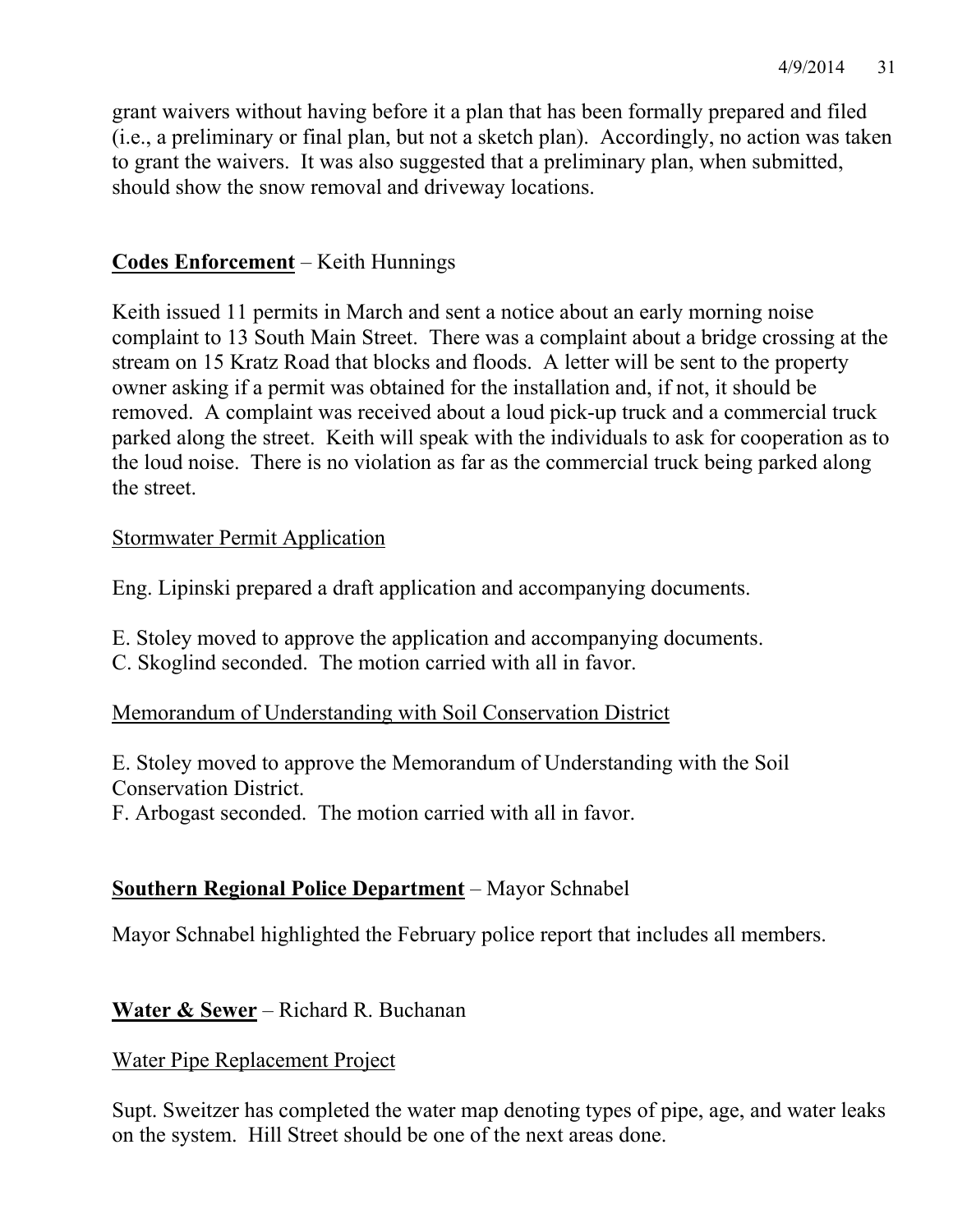#### Forest Lakes Sewer Meters and Memorandum of Understanding with York Water

Sol. Rehmeyer stated he modified R. Buchanan's Memorandum of Understanding and sent it to The York Water Company to be reviewed.

#### Southern Farms Sewer Pipe Relining Project

The next phase to be done is the remaining homes on Covington Drive and Strassburg Circle, and Brandywine Drive has been added to the project. The project is ready for advertising. The Borough budgeted \$142,770.00 and the Authority budgeted \$170,410.00.

#### Sewer Districts

The work on the sewer districts is complete for billing breakdown for large projects using EDUs and natural flows. The existing agreement between the Borough and the Authority will need to be modified to include the Authority buying services from the Borough.

#### Tolna Junction Sewer Line Replacement

The sewer line at Windy Hill Road and Tolna Junction is crushed. Bid documents will be ready for the May meeting. The majority of the cost is the Municipal Authority's.

## **Public Roads & Lighting** – Michael G. Sharkey

#### Street Sweeping

The street sweeper started on April 2 and, hopefully, will be finished by April 11.

#### Road Survey

The road survey will be conducted in May along with a five-year maintenance plan.

#### **Public Lands, Buildings and Finance** – Christopher M. Skoglind

#### Transfer from Sewer Operating to Capital

The amount of \$400,000.00 was transferred from the Sewer Operating fund into the Sewer Capital fund for the upcoming sewer project.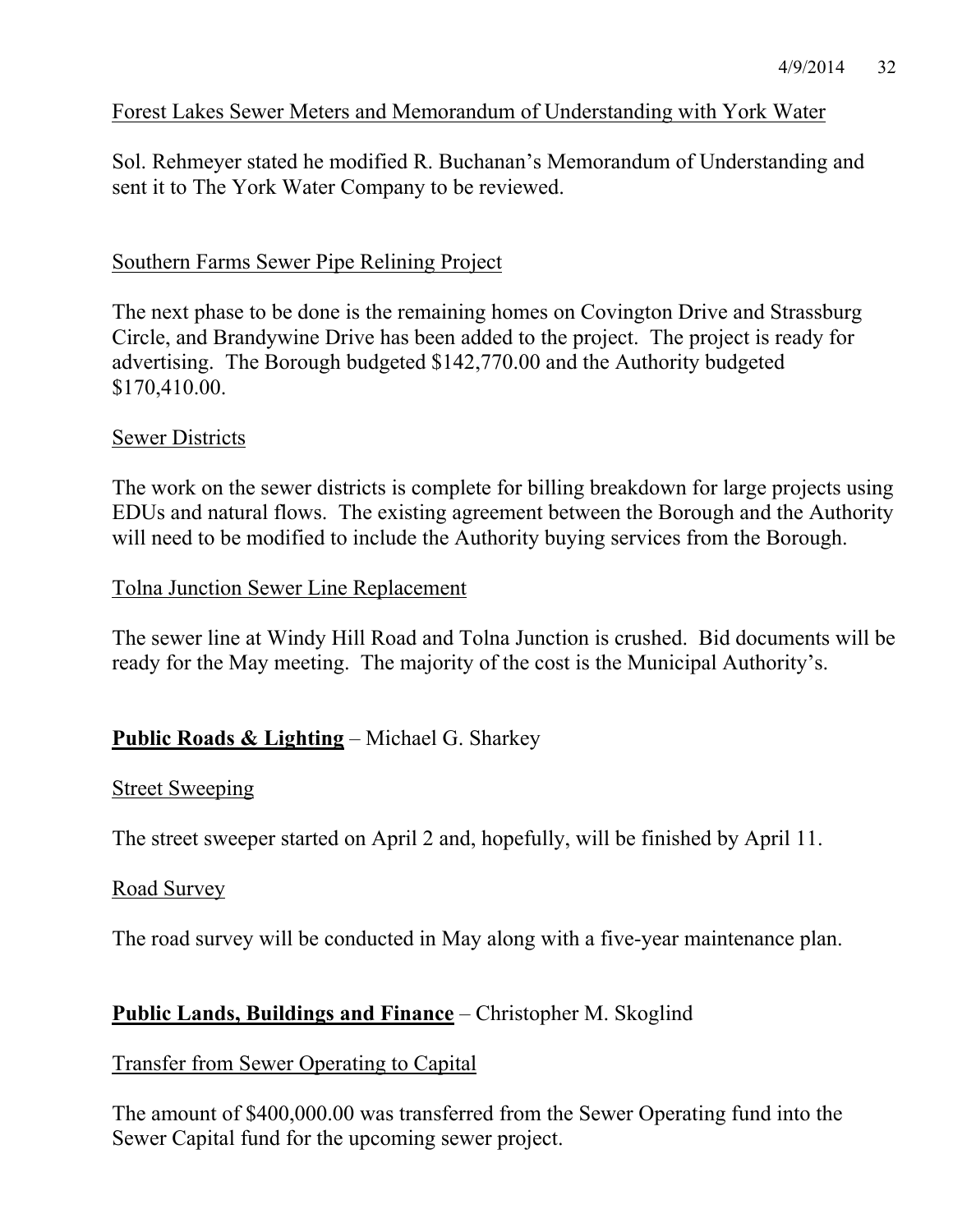#### Scout House Cable

The Comcast cable line installation has been scheduled by Comcast's contractor. M. Sharkey stated he needs to investigate further the option of providing free wi-fi at the park as a public service and that it may small monthly fee. There will be parental controls in place for internet at the scout house.

# **ENGINEER'S REPORT**

## Members 1<sup>st</sup> Federal Credit Union

The final subdivision and land development plan was recorded on March 14.

#### 95 East Forrest Avenue/AutoZone

Eng. Lipinski received the revised traffic impact study and is waiting to complete the review pending the status of the plan.

#### Liquidated Damages Clause in Contracts

These are damages that the parties agree to before a bid is presented and a contract is signed that keeps a project moving forward. Discussed further under Solicitor's report.

## Block Grant

Applications are due June 26. Eng. Lipinski was authorized to prepare three projects for submission: water lining project for the Borough; road project on Essex Circle Drive; and submission on behalf of the Authority for more pipe lining work in Southern Farms.

## **SOLICITOR'S REPORT**

#### 95 East Forrest Avenue AutoZone

The Zoning Hearing Board denied the special exception request and the property owner has filed an appeal. The Borough has started the process to defend the appeal and the property owner may file another application to clarify some items that were questioned in the hearing decision. Mr. Davis is suggesting a meeting be held to discuss the items of concern in the Zoning Hearing Board's decision. The current land development plan has an extension in place until July 9 and Sol. Rehmeyer suggested adjustments must be made or a new plan filed. Sol. Rehmeyer is suggesting that Supt. Sweitzer (Chairman of the Wellhead Protection Committee), Eng. Lipinski and himself meet with Mr. Davis and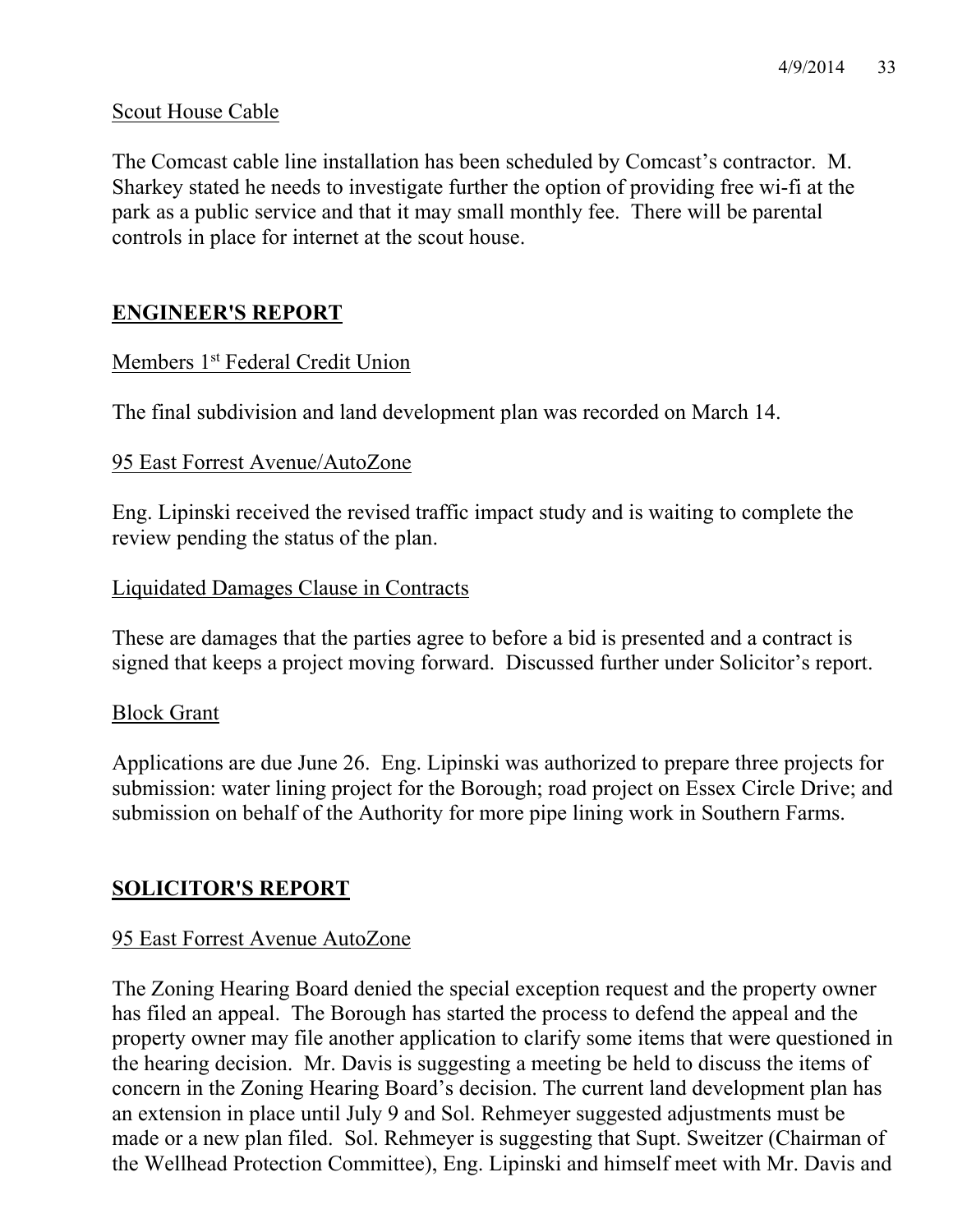other representatives of the developer, for discussion purposes only. E. Stoley and R. Buchanan stated they could be present if Mr. Davis desired them to participate. Following such discussions, the applicant could apply to the Zoning Hearing Board again rather than proceed with its appeal.

#### PennDOT Payment of EDUs

The second check was received, and the matter is now resolved.

#### Liquidated Damages

Language was provided that will be added to every bid specification document. In each instance, Council will need to approve the amount and timing for application of liquidated damages, as they must represent the reasonably anticipated damages for delay in completion of a particular project. Council discussed damages and timing for two upcoming projects. The language to be included in the Southern Farms sanitary sewer project is damages of \$500.00 per day; if delayed beyond 30 days; with a four month deadline for completion. Language for the Tolna Road project is \$350.00 per day; if delayed beyond 2 weeks; two month deadline for completion.

#### Snow Removal and Snow Emergency Ordinances

Draft ordinances for snow removal and snow emergencies were included in Sol. Rehmeyer's report for review.

## Municipal Night at the Ballpark

Municipal night at the ballpark is May 9.

## **Public Safety, Welfare and Personnel** – Fred W. Arbogast

#### Public Works Vacancy

Over 60 applications and resumes have been received.

**Secretary's Report** – Cindy L. Bosley

## **York Adams Tax Bureau** – Michael G. Sharkey